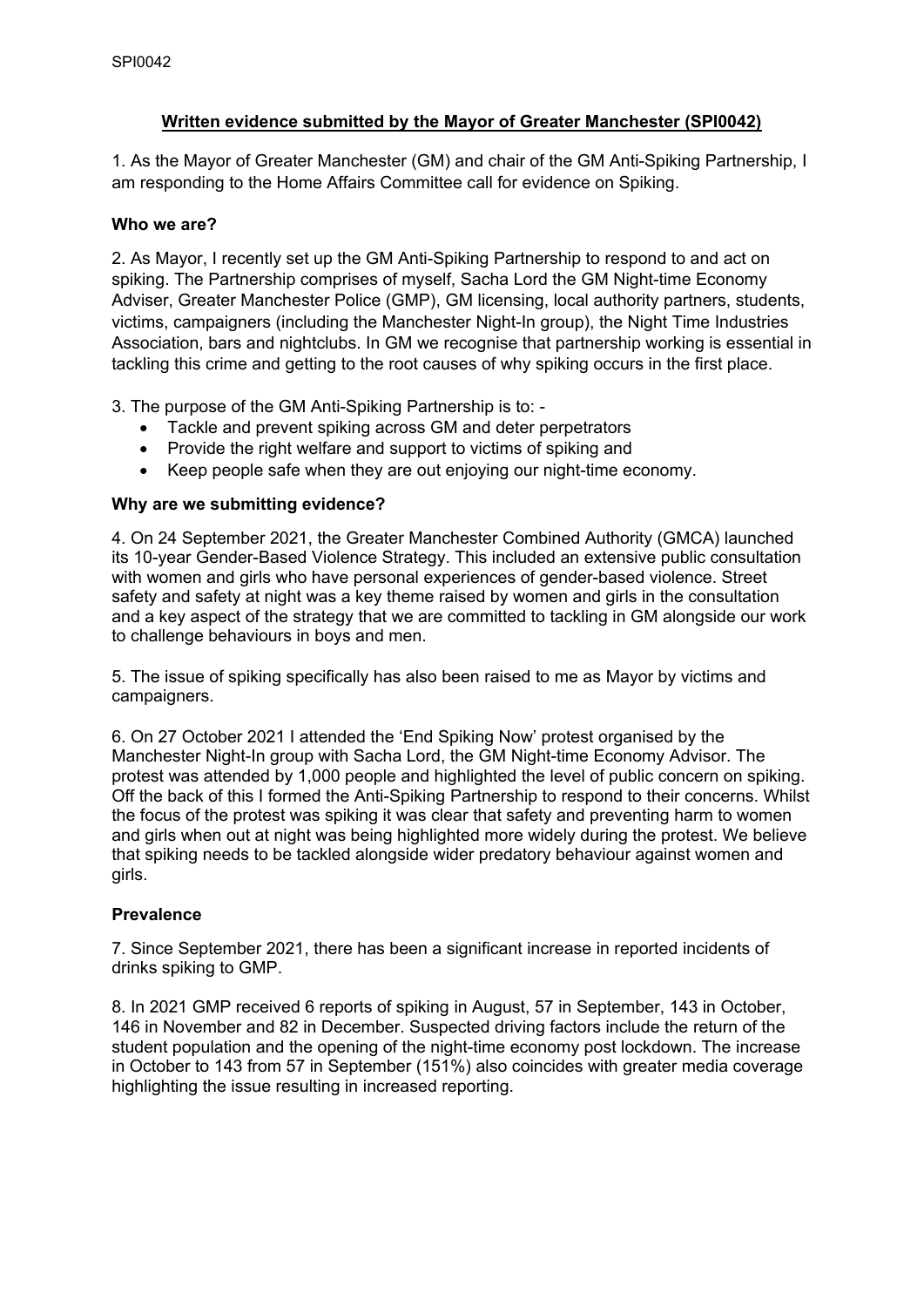9. Nearly all recent reported spiking incidents happened in nightclubs or bars (from September 2021 onwards).

10. There were more spiking reports from busy bars and nightclubs that generally attract younger customers (age 18-24) and most reported incidents are from females.

11. Most reported incidents have come from the City of Manchester (around 90%) but this is reflective of the high concentration of licensed premises and young people in the city (Manchester city centre has 1,000 of the city regions 6,000 licensed premises and attracts visitors from across the city region and nationally, the city is also home to 100,000 students).

12. Most victims remain unaware of how they may have been spiked.

13. Reports of spiking (whether via drink or injection) that have been a precursor to other offences is low.

14. It is difficult to detect drugs spiking as the drugs often used, (for instance GHB) only remain in the bloodstream for a few hours.

15. Feedback from victims indicates that suspected spiking goes unreported, so the prevalence levels are likely to be higher than the reported figures. We have received feedback that some victims do not report suspected incidents to the police. This makes it difficult to say with any confidence how prevalent spiking is. Encouraging reporting of spiking and providing reassurance to victims that the crime will be taken seriously is essential.

#### **How spiking should be prevented and addressed**

16. Addressing the rise in reported spiking demands a partnership response. That is why we have set up an Anti-Spiking Partnership in GM.

17. Feedback from victims is that partners are not joined up, the guidance is not clear, and the response/service received is often inconsistent. The GM Anti-Spiking Partnership is therefore committed to: -

- Rolling out clear guidance to venues, bars, and nightclubs using the Night Time Industries Association (NTIA) resources. This outlines their responsibilities to victims. Our GM Night-Time Economy team are proactively working with the NTIA to ensure this guidance is adopted. We have some good examples of proactive behaviour by bars and nightclubs in adopting anti-spiking protocols as well as training staff to spot vulnerability and provide support. However, we need to ensure that this is consistent across all premises.
- Rolling out spiking field testing kits to premises (£2 a kit) with a focus on areas with the highest reported incidents.
- Working with victims, campaigners, and student unions to develop clear guidance for potential spiking victims to be promoted with at risk groups. We will also better promote what to do if people need help on a night out (for example, if they are separated from friends, had their phone/money stolen and can't get home). We will do this through a night-time guide outlining the support available including havens and welfare schemes that operate in key areas of the city. We are also looking to extend and better coordinate our night-time welfare schemes (Village Angels, St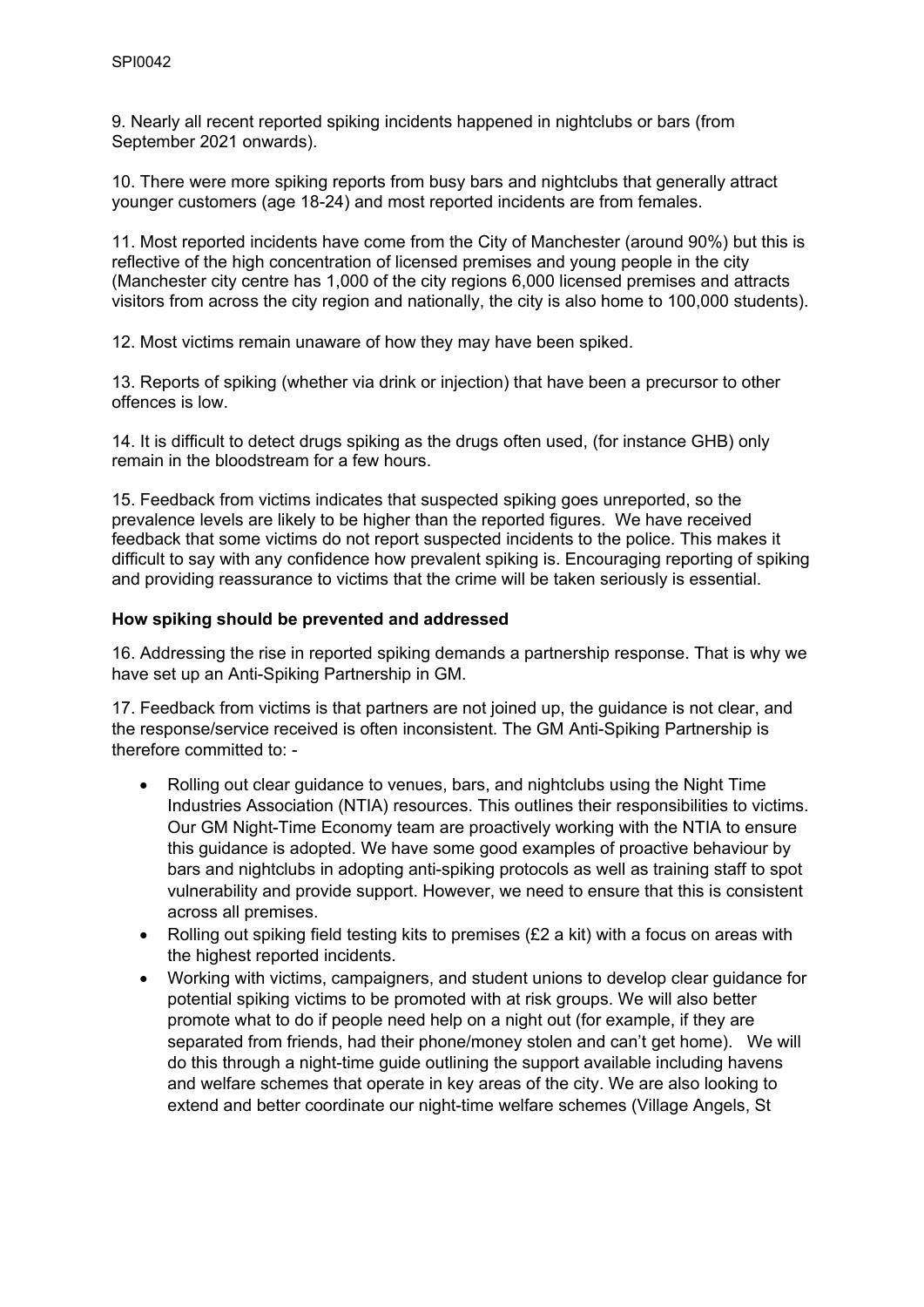John's Ambulance and Student Angels) to cover the hot-spot areas for reported spiking incidents and wider vulnerability.

- Working with GMP and key groups to encourage reporting of spiking and ensure that there is a joined-up response between the premises, the police and health services so that victims received the proper support and a consistent service.
- Working with local authority and licensing partners to act on premises that do not follow the guidance and who do not support victims.

18. In addition to the above, we recognise that spiking is part of a much wider pattern of predatory behaviour against women and girls during the night-time. GMP are therefore undertaking covert police operations in the city centre where there are large footfalls of young women and girls and in bars and nightclubs. This has prevented some serious crimes being committed against women and girls.

19. GMP also run Operation Range which provides a high visibility presence and engages with people in the night-time and safeguards the vulnerable.

20. I am leading our campaign aimed at boys and men that challenges behaviours. Our recent video #isthisOK? received more than 4 million views and we will continue to develop a zero-tolerance approach to gender-based violence and spiking.

21. We need a combination of enforcement and zero-tolerance of behaviours to prevent spiking from occurring in the first place.

22. The issue of spiking is complex and not easy to address through investigation alone and the recent spike in reports has not resulted in a rise in convictions. We need to understand what more can be done to convict people of this crime.

23. GMP have issued guidance to officers to maximise the evidence captured to increase convictions. Time is essential so the 'golden hour principles' should be applied as well as capturing Body Worn Video, CCTV and witness information at the scene. Forensics are key. The GMP process is as follows: -

- If the victim attends hospital make efforts to secure a blood sample.
- If the incident occurred within the last 24 hours, ask the victim to provide to 2 urine samples using the 'early evidence kits'
- If the incident occurred more than 24 hours ago then 1 urine sample is required.

24. In drugs spiking it is difficult to detect as the drugs often used, (for instance GHB) as these have extremely short-lives and may only remain in the bloodstream for a few hours. There are also limitations in relation to the use of field tests that need to be explored further. Field testing kits have been rolled out to high priority venues so victims may use them, but GMP does not provide them as part of the 'golden hour' response.

### **Our asks of government**

25. Spiking is difficult to separate from wider safety at night issues and predatory behaviour. We know that 'trusted people' schemes that help people on a night out can prevent harm, increase welfare, and reduce demand on emergency services. Covert policing operations are also proving to be successful at tackling predatory behaviour and reducing harm. We